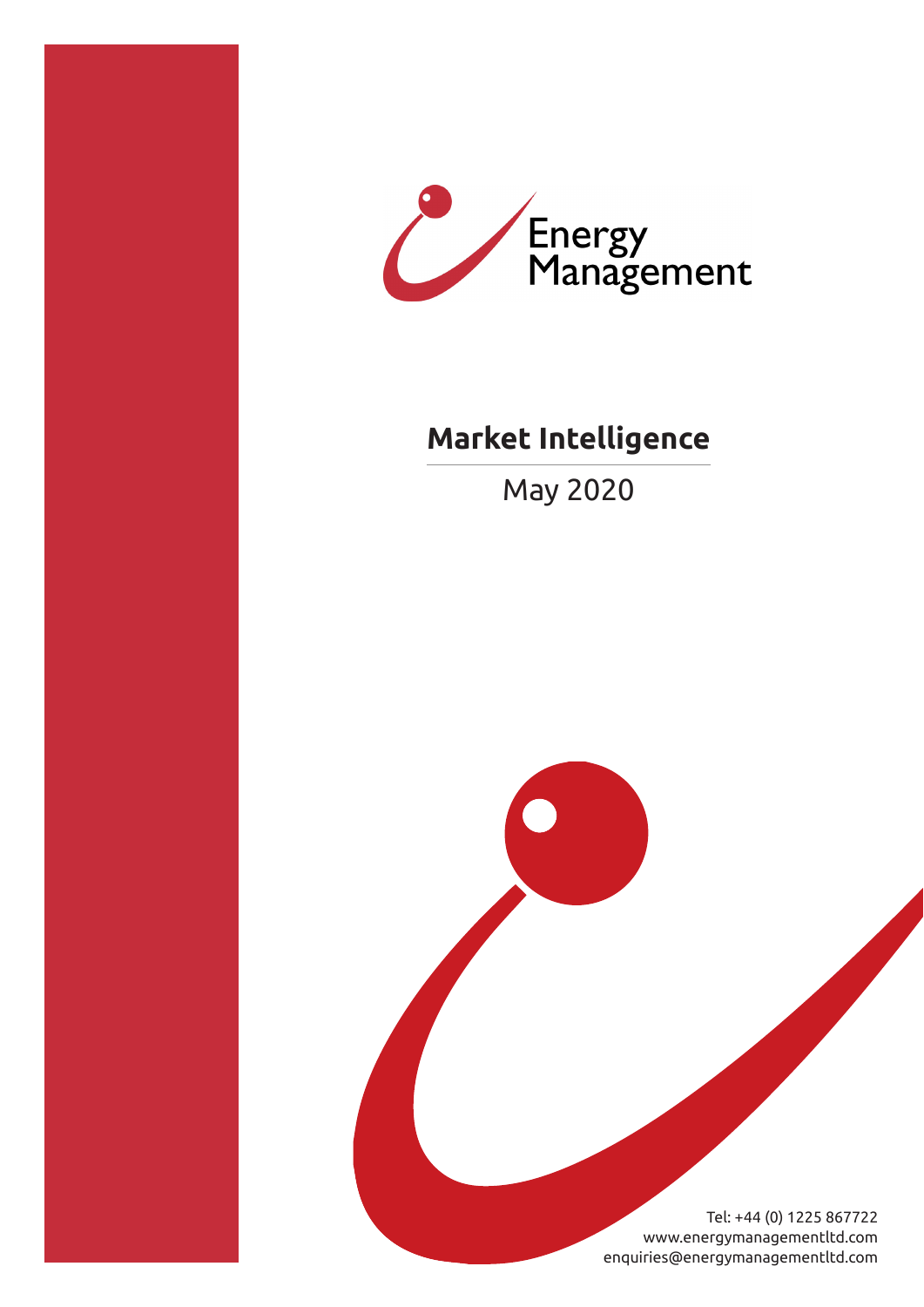

### **GAS REVIEW**

# Gas News

### Fall in demand reflected in prices

The UK gas market could effectively be split into three across the month of May, with the first two thirds trading marginally higher than the final third.

Short term prices showed the biggest drop as the month advanced when it became clear that the Covid-19 lockdown was far from over for a large number of UK businesses who had no choice but to remain shut. Couple this to a spell of sultry weather, where the need for heating across the UK almost completely disappeared, and the demand for gas-fired electricity generation reduced considerably.

Long term pricing followed a slightly more cautious path due to concerns about the European summer maintenance season being pushed back until later this year. Reports indicate that French and UK

Nuclear revised maintenance schedules are likely to lead to increased gas-fired generation later in the year.

As May moved into June, all of the reductions over the previous 10 days were eroded as both long and short term prices gas prices began to embark on an upward curve. This was caused by expectations of increased demand as lockdown measures ease across Europe as well as a rise in Asian LNG prices. Closer to home, we have seen several unplanned outages in the North Sea.

Pricing does remain uncertain, but with many countries trying to kick start their economies from now on, demand is certainly likely to increase taking wholesale pricing with it.



# Historic NBP Gas Graph

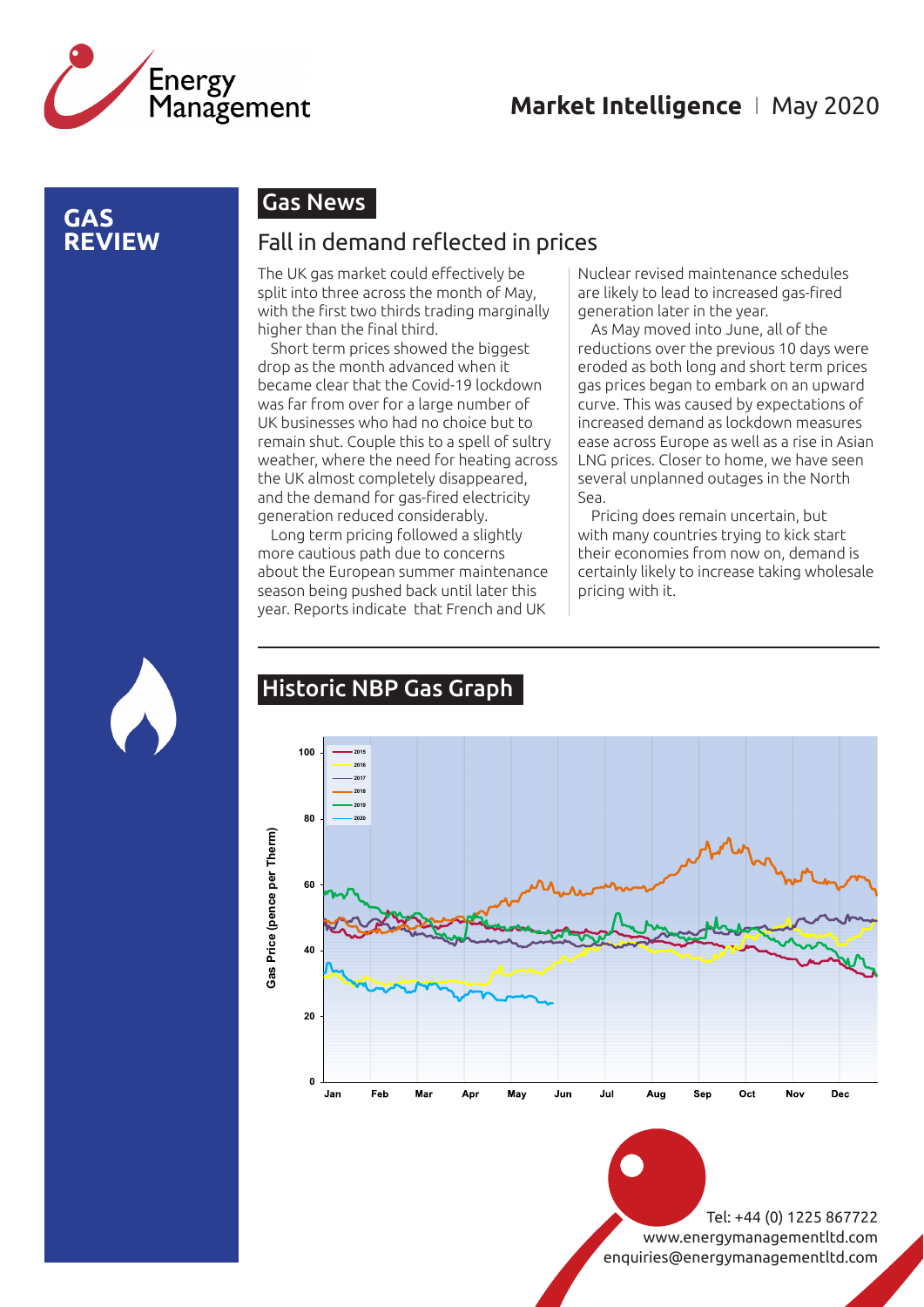

**GAS REVIEW**

# NBP Gas Prices

|                  | <b>Trading date</b> |           |                 |
|------------------|---------------------|-----------|-----------------|
|                  | 01-May-20           | 29-May-20 | <b>Increase</b> |
| July 20          | 15.42               | 8.90      | $-6.52$         |
| <b>Winter 20</b> | 31.63               | 30.95     | $-0.68$         |
| <b>Summer 21</b> | 28.49               | 28.95     | 0.46            |
| <b>Winter 21</b> | 37.58               | 39.80     | 222             |

# Forward NBP Gas Curve

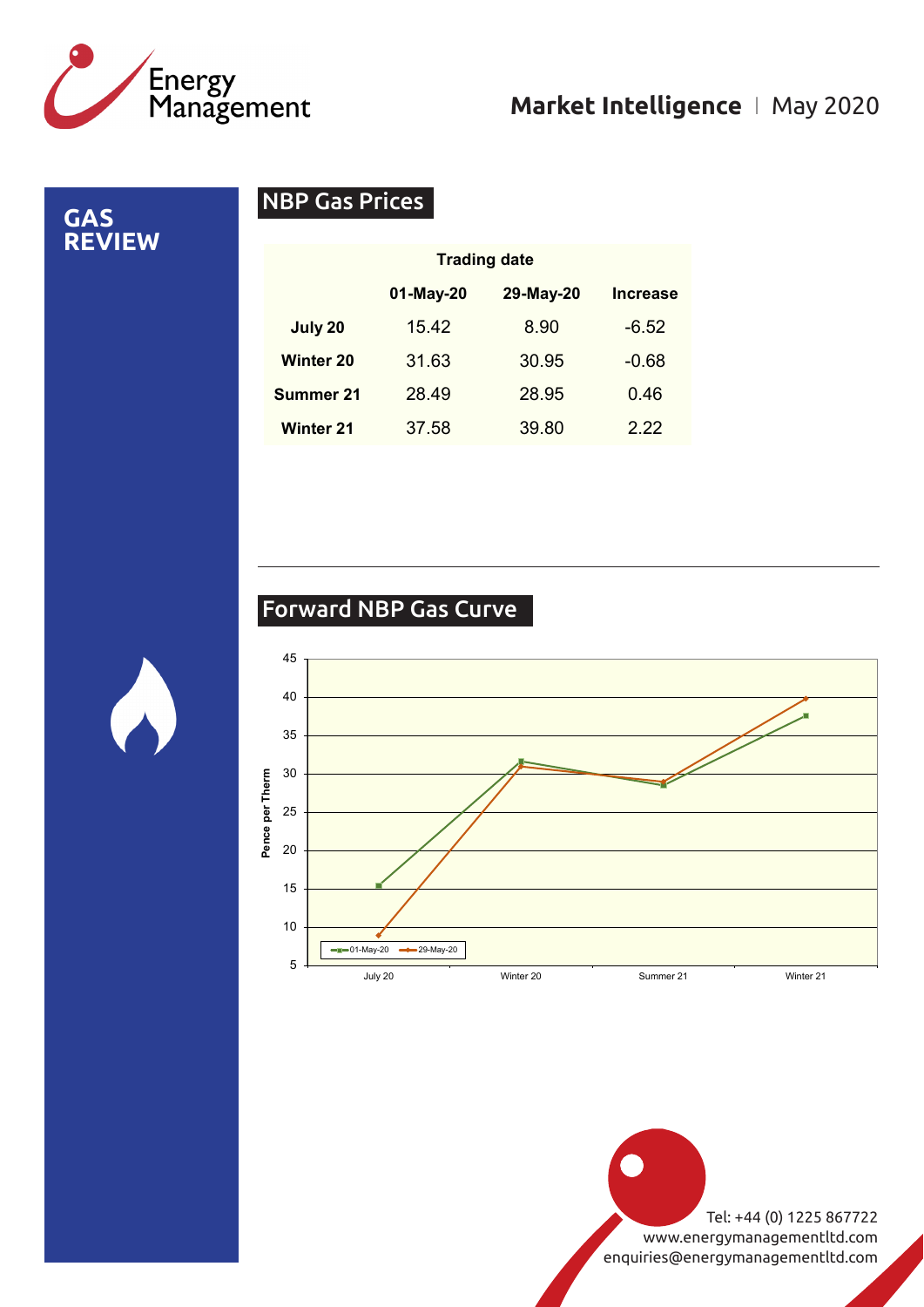

#### **ELECTRICITY REVIEW**

# Electricity News

#### Record-breaking month for renewables

UK Power prices have been far more volatile than gas prices across May, with no clear direction for both short and long term prices.

Prolonged periods of above seasonal average sun and wind has led to a number of renewable generation records being broken for the month of May, reducing the need to for fossil fuel generation. This has been reflected in the latest emission data from around the world which indicates that all forms of air pollution, including CO2, have noticeably gone down during Q1 and Q2 of 2020.

Even when conditions were unfavourable for renewable generation, the switch to fossil fuel was not as painful as we would normally expect as both fuel cost and subsequent emissions costs were suppressed by lack of demand.

Long term issues are very similar to those mentioned in the gas section. While

increasing the demand for energy from its historic low base, the long-awaited return to work for many will not bring about levels we have seen over the past few years.

The International Energy Agency (IEA) has already forecasted a 5% fall in demand this year, which would be the biggest fall since the depression in the 1930's.

The next 12-month rolling cost is a little more challenging to predict but a step change will occur naturally as we lose yet another summer month at the current record-breaking low price to a more reflectively priced summer month in 2021. This will continue throughout the summer as we tick off each month and replace with another month in 2021.

We fully expect prices to rise going forward, simply because they are so low now, and while governments across the world strive to return to the "new" norm, it will only push prices higher.

#### Undelivered Wholesale Electricity Rates Undelivered Wholesale Year Ahead Electricity

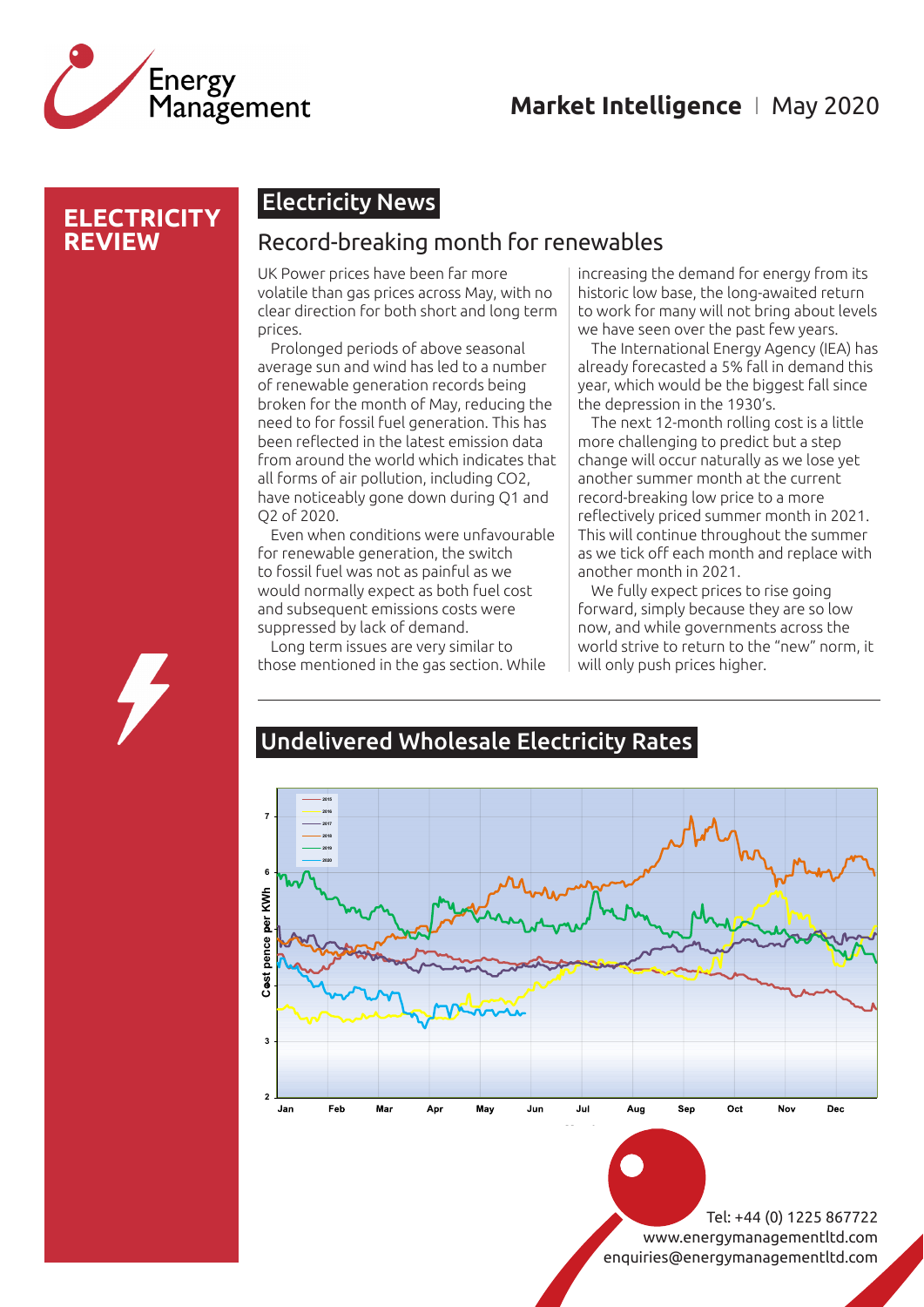

# OTC Power Price Assessments £/MWh **ELECTRICITY REVIEW** 01-May-20 29-May-20 Increase Jul-20 26.70 25.20 -1.50 Winter 20 40.45 42.00 1.55 **Summer 21** 35.55 37.45 1.90 Winter 21 43.15 45.70 2.55 Trading date

# OTC Electricity Forward Price Curve